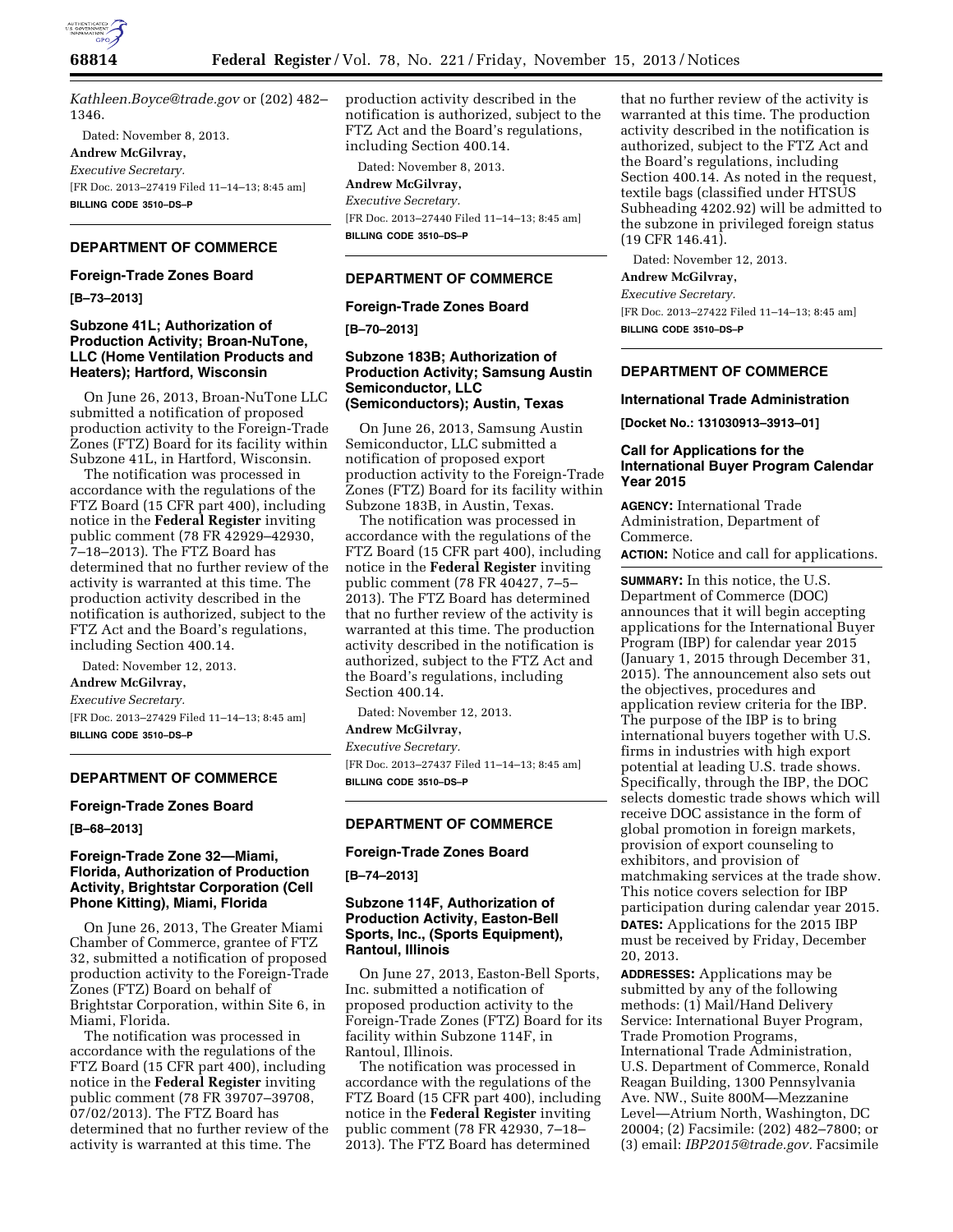and email applications will be accepted as interim applications, but must be followed by a signed original application that is received by the program no later than five (5) business days after the application deadline. To ensure that applications are received by the deadline, applicants are strongly urged to send applications by express delivery service (e.g., U.S. Postal Service Express Delivery, Federal Express, UPS, etc.).

**FOR FURTHER INFORMATION CONTACT:** Gary Rand, Director, International Buyer Program, Trade Promotion Programs, International Trade Administration, U.S. Department of Commerce, 1300 Pennsylvania Ave. NW., Ronald Reagan Building, Suite 800M—Mezzanine Level—Atrium North, Washington, DC 20004; Telephone (202) 482–0691; Facsimile: (202) 482–7800; Email: *[IBP2015@trade.gov.](mailto:IBP2015@trade.gov)* 

**SUPPLEMENTARY INFORMATION:** The IBP was established in the Omnibus Trade and Competitiveness Act of 1988 (Pub. L. 100–418, codified at 15 U.S.C. 4724) to bring international buyers together with U.S. firms by promoting leading U.S. trade shows in industries with high export potential. The IBP emphasizes cooperation between the DOC and trade show organizers to benefit U.S. firms exhibiting at selected events and provides practical, hands-on assistance such as export counseling and market analysis to U.S. companies interested in exporting. Shows selected for the IBP will provide a venue for U.S. companies interested in expanding their sales into international markets.

Through the IBP, the DOC selects trade shows that the DOC determines to be leading international trade shows, with participation by U.S. firms interested in exporting, for promotion in overseas markets by U.S. Embassies and Consulates. The DOC is authorized to provide successful applicants with assistance in the form of overseas promotion of the show; outreach to show participants about exporting; recruiting potential buyers to attend the events; and staff assistance in setting up international trade centers at the events. Worldwide promotion is executed through the offices of the DOC in more than 70 countries representing the United States' major trading partners, and also in U.S. Embassies in countries where the DOC does not maintain offices.

The International Trade Administration (ITA) is accepting applications from trade show organizers for the IBP for trade events taking place between January 1, 2015 and December 31, 2015. Selection of a trade show is

valid for one event, i.e., a trade show organizer seeking selection for a recurring event must submit a new application for selection for each occurrence of the event. For events that occur more than once in a calendar year, the trade show organizer must submit a separate application for each event.

For the IBP in calendar year 2015, the ITA expects to select approximately 25 events from among the applicants. The ITA will select those events that are determined to most clearly meet the statutory mandate in 15 U.S.C. 4721 to promote U.S. exports, especially those of small- and medium-sized enterprises, and the selection criteria articulated below.

There is no fee required to submit an application. If accepted into the program for calendar year 2015, a participation fee of \$9,800 for shows of five days or fewer is required. For trade shows more than five days in duration, or requiring more than one International Trade Center, a participation fee of \$15,000 is required. For trade shows ten days or more in duration, and/or requiring more than two International Trade Centers, the participation fee will be determined by DOC and stated in the written notification of acceptance. Successful applicants will be required to enter into a Memorandum of Agreement (MOA) with the DOC within 10 days of written notification of acceptance into the program. The participation fee is due within 45 days of written notification of acceptance into the program.

The MOA constitutes an agreement between the DOC and the show organizer specifying which responsibilities for international promotion and export assistance services at the trade shows are to be undertaken by the DOC as part of the IBP and, in turn, which responsibilities are to be undertaken by the show organizer. Anyone requesting application information will be sent a sample copy of the MOA along with the application and a copy of this **Federal Register** Notice. Applicants are encouraged to review the MOA closely as IBP participants are required to comply with all terms, conditions, and obligations in the MOA. Trade show organizer obligations include, but are not limited to, providing waived or reduced admission fees for international attendees who are participating in the IBP, the construction of an International Trade Center at the trade show, production of an export interest directory, and provision of complimentary hotel accommodations for DOC staff as explained in the MOA. One of the most important elements is

that the trade show organizer includes in the terms and conditions of its exhibitor contracts provisions for the protection of intellectual property rights (IPR); has procedures in place at the trade show to address IPR infringement which, at a minimum, provide information to help U.S. exhibitors procure legal representation during the trade show; and agrees to assist the DOC to reach and educate U.S. exhibitors on the Strategy Targeting Organized Piracy (STOP!), IPR protection measures available during the show, and the means to protect IPR in overseas markets, as well as in the United States. The responsibilities to be undertaken by the DOC will be carried out by the ITA. ITA responsibilities include, but are not limited to, the worldwide promotion of the trade show and, where feasible, recruitment of international buyers to that show, provision of on-site export assistance to U.S. exhibitors at the show, and the reporting of results to the show organizer.

Selection as an IBP partner does not constitute a guarantee by DOC of the show's success. IBP partnership status is not an endorsement of the show except as to its international buyer activities. Non-selection of an applicant for IBP partnership status should not be viewed as a determination that the event will not be successful in promoting U.S. exports.

*Eligibility:* All 2015 U.S. trade events, through the show organizer, are eligible to apply for IBP participation.

*Exclusions:* Trade shows that are either first-time or horizontal (nonindustry specific) events generally will not be considered.

*General Evaluation Criteria:* The ITA will evaluate shows to be International Buyer Program partners using the following criteria:

(a) *Export Potential:* The trade show promotes products and services from U.S. industries that have high export potential, as determined by DOC sources, including industry analysts' assessment of export potential, ITA best prospects lists and U.S. export statistics.

(b) *Level of International Interest:* The trade show meets the needs of a significant number of overseas markets and corresponds to marketing opportunities as identified by ITA. Previous international attendance at the show may be used as an indicator.

(c) *Scope of the Show:* The event offers a broad spectrum of U.S. made products and services for the subject industry. Trade shows with a majority of U.S. firms as exhibitors are given priority.

(d) *U.S. Content of Show Exhibitors:*  Trade shows with exhibitors featuring a